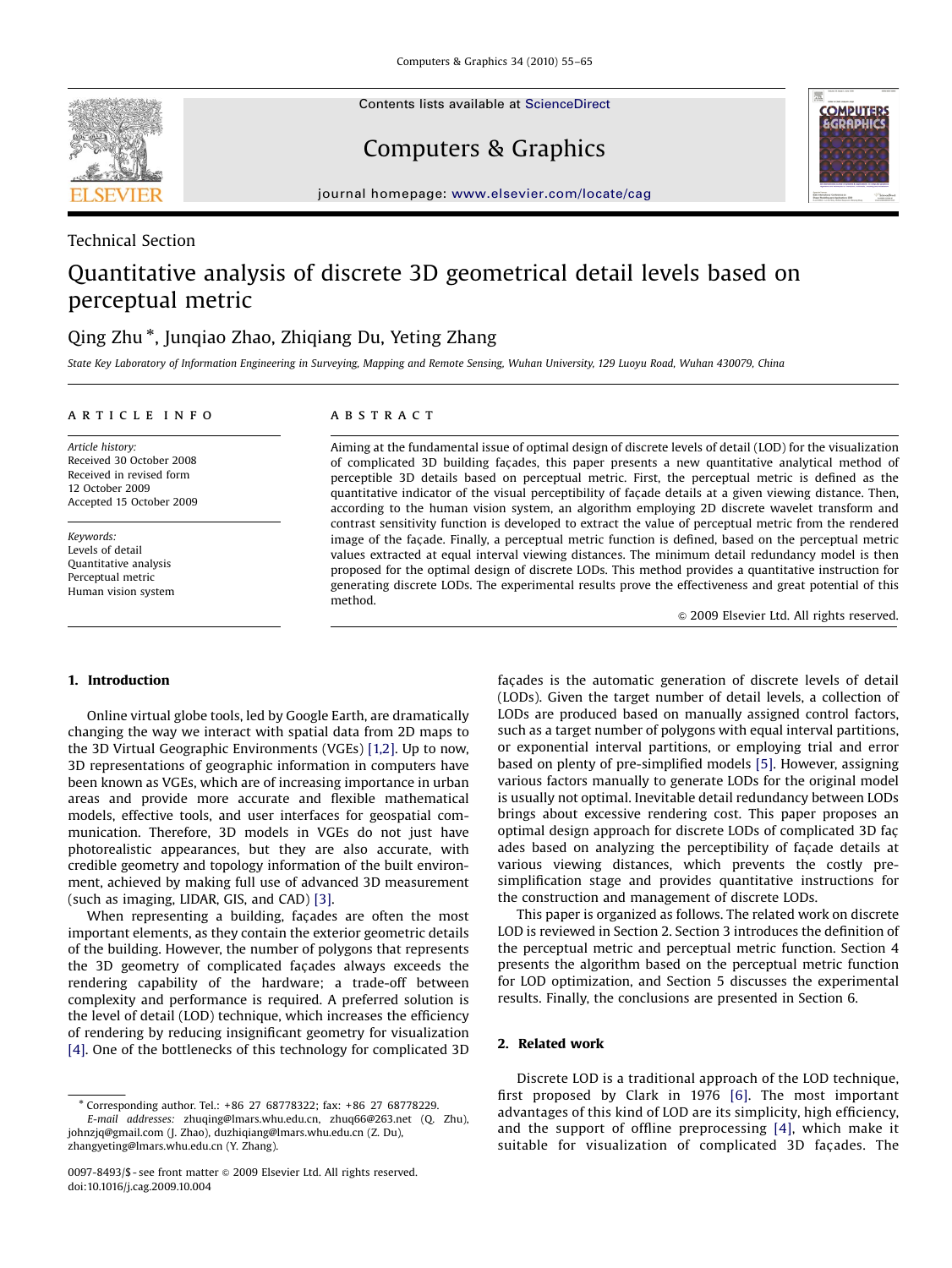generation of a collection of discrete LODs for such models comprises the following steps: first, determine the target number of detail levels; second, determine the proper control factor for each detail level, such as the number of polygons; and third, generate the LODs [\[3\]](#page-10-0).

The proper target number of detail levels depends on various factors including the rendering capacity of the visualization system, the complexity of model, etc. As a result, it is hard to determine fully automatically. Moreover, the visualization system usually supports a fixed number of LODs, so the target number has to be selected manually.

Determining the control factor for each detail level is very important to the discrete LOD since models are often too complex to be simplified in real-time or for the simplification operations to be pre-recorded by progressive meshes [\[7\].](#page-10-0) As a result, most of the existing approaches for determining the detail level are based on pre-simplification processes. The original model is simplified to produce plenty of candidate LODs according to certain criteria, such as screen-space errors or object-space errors. Then proper LODs are selected by evaluating the errors of the candidates [\[4,8\].](#page-10-0) Although more sophisticated approaches based on the human vision system (HVS) have been proposed [\[9–11\]](#page-10-0), it is too costly to pre-simplify a complicated 3D façade into a number of candidates. On the other hand, the target number of polygons and other control factors are also adopted to define each detail level, such as generating a collection of LODs based on pre-estimated runtime



Fig. 1. The viewing frustum.



budgets [\[12\]](#page-10-0), but it is hard to estimate the budgets accurately in an offline fashion.

To produce the LODs, various automatic or semi-automatic simplification algorithms have been comprehensively reviewed by David et al. and Cohen and Manocha [\[4,13\].](#page-10-0)

In conclusion, there is still no good solution to the precise analysis and design of LODs for complex 3D models such as component-structured building façades, which hinders the practical use of discrete LOD. In the following sections, a new idea about the quantitative analysis of the perceptibility of geometric details is presented; such perceptual knowledge is extracted from the rendered images of a 3D facade, which is useful to guide the design of the LODs.

#### 3. Perceptual metric and perceptual metric function

#### 3.1. Definition of perceptual metric

The process of human visual perception of 3D models consists of two successive stages. First, based on given parameters, a virtual camera samples the 3D model. This is called the 3D projection. Its result is a rendered image on the screen in which primitives less than the pixel resolution of the display are invisible to the viewers. Second, visual perception of the rendered image is generated through the retina, visual pathways, and finally the visual cortex [\[14\]](#page-10-0). This stage is modeled by the human vision system (HVS). Details displayed on the screen that are beyond the capacity of human visual perception are filtered out in this stage.

In order to quantify the visual perceptibility of the details in the 3D model, a perceptual metric (PM) is defined as

$$
PM = VPs / TPs \tag{1}
$$

where VPs is the number of pixels representing the perceptible details of the model in the rendered image and TPs is the number of pixels representing the total details of the model in the rendered image. These two numbers of pixels indicate the quantitative difference between the two stages of visual perception. The ratio between these two numbers, called PM, therefore indicates the perceptibility of geometric details. By means of PM, the geometric LODs of a 3D model can thus be quantitatively and intuitively analyzed.

#### 3.2. Calculation of perceptual metric

In order to obtain a reliable and accurate PM, the two stages of perception should be quantified. Before rendering, a view frustum is defined as illustrated in Fig. 1 [\[15\].](#page-10-0) The 3D model is then projected onto the projection plane according to the perspective projection transformation. Placing the model in the center of the sight, the number of non-background pixels can be counted as the number of pixels that represent the object in the rendered image.

However, restricted by the viewing frustum, this evaluation is not accurate when the model is near to the camera because the clipping plane will eliminate that part of the model outside the view frustum. Therefore,  $d_1$ , where the model is shown maximally on the screen, is set as the beginning of the evaluation, as illustrated in Fig. 2. The equation to calculate  $d_1$  is as follows:

$$
d_1 = R/\sin(\theta/2) \tag{2}
$$

where  *is the radius of the minimum bounding sphere of the* model measured in meters and  $\theta$  is the field of view (FOV) of the virtual camera. The details of the visible surface of the model are considered to be entirely displayed at  $d_1$ . Then,

$$
TPs = Pn_1 \tag{3}
$$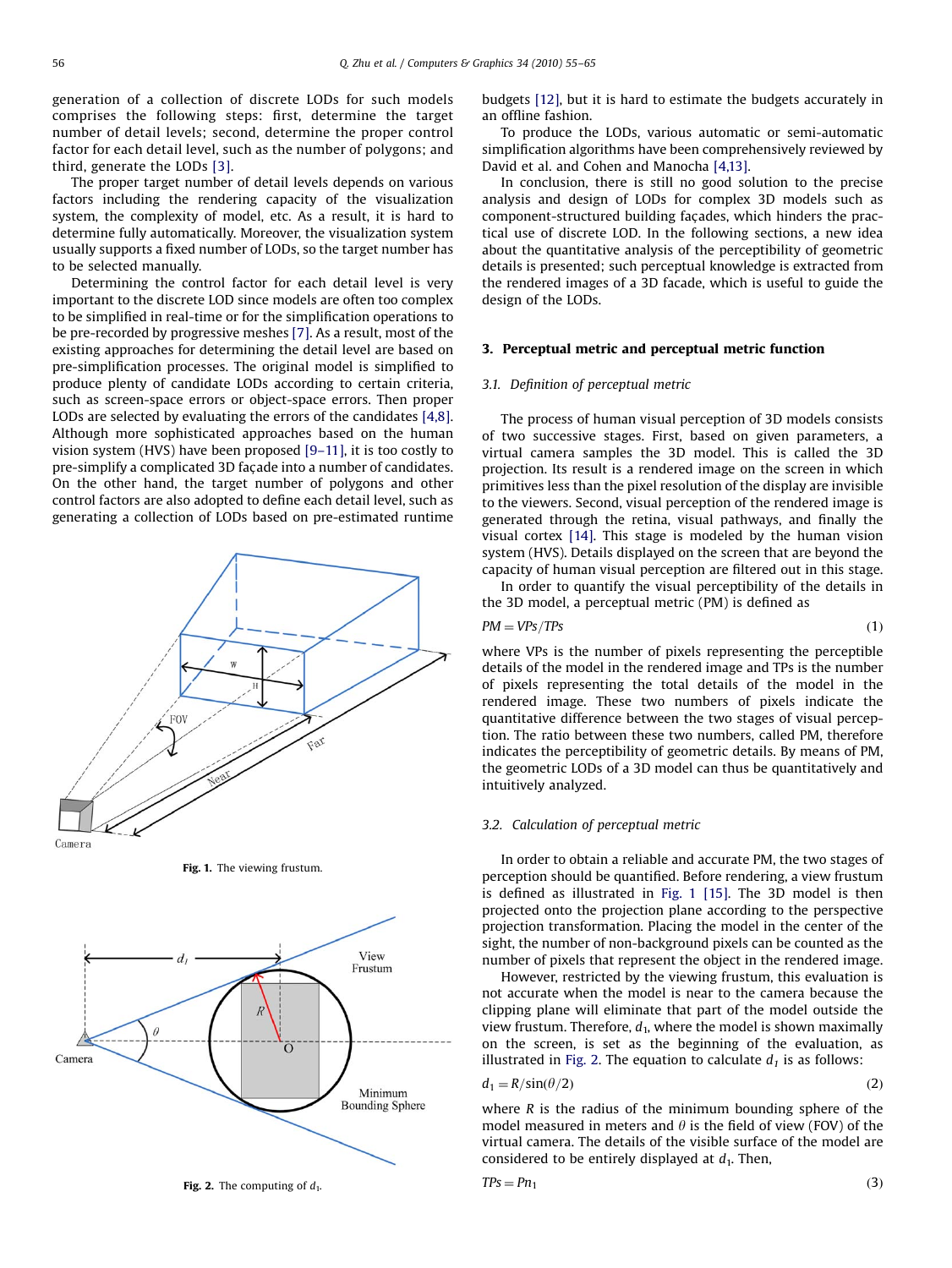<span id="page-2-0"></span>where  $Pn_1$  is the number of pixels that represent the object in the image rendered at the viewing distance  $d_1$ .

As shown in Fig. 3, after rendering the image of the 3D model, a HVS model is introduced to simulate the result of visual perception. Then the number of pixels represented the perceptible details in the rendered image can be calculated based on the result. In HVS, the contrast sensitive function (CSF) is one of the most important issues for the generation of vision because it concerns the decreasing sensitivity for higher spatial frequencies [\[16\]](#page-10-0). This property fits the CSF well for the LOD analysis because the imperceptible details on the surface of the model are usually small concave or convex shapes, which represent relatively high spatial frequencies in the rendered image. There are both luminance CSF and color CSF. However, color CSF has proved to be related to specific applications, and there is still no good definition of it [\[17\].](#page-10-0) Moreover, color contributes little to the identification of details [\[18\].](#page-10-0) As a result, luminance CSF is employed to construct the HVS filter.

The vision simulation procedure includes three key steps: 2D discrete wavelet transform (DWT) decomposition, HVS filtering, and 2D DWT reconstruction. To implement CSF precisely, the image has to be transformed from the spatial domain to the frequency domain. Among many existing transform approaches, the 2D DWT better fits the HVS model because the 2D DWT decomposition is similar to the multiple channel models of the HVS, which allows the processing to act on each spatial frequency channel independently [\[16\]](#page-10-0). It also retains the frequency as well as the spatial information of the signal, which supports the further extension of other perceptual effects such as masking. The Daubechies 9/7 bi-orthogonal wavelet was selected because of its fitness for image processing [\[19\]](#page-10-0).

After the DWT composition, CSF is implemented to process the wavelet coefficients. As a more precise approach, the adaptive



Fig. 3. The vision-simulation process. The vision-simulation process. The state of LODs design.

approach is adopted [\[20\]](#page-10-0), which makes use of the finite impulse response (FIR) filter rather than employing simple weighting factors to implement CSF. Taking the observing distance from the human eyes to the screen and the screen resolution into account, the CSF is mapped as a modulation function to the corresponding frequency band in the down-sampled domain to construct the filters. Then the filters are employed to convolute with the wavelet coefficients.

Finally, the inverse DWT transform is carried out to reconstruct the filtered wavelet coefficients. The vision-simulated image is then generated, in which the imperceptible details are blurred and the perceptible details are retained. The number of pixels having different values between the rendered image and the visionsimulated image indicates the quantity of the imperceptible details. So VPs is calculated by

$$
VPs = Pn - IPn \tag{4}
$$

where Pn is the number of pixels of the object in the rendered image and IPn is the number of pixels showing different values between the rendered image and the corresponding visionsimulated image.

The PM is then computed as

$$
PM = (Pn - IPn)/Pn_1 \tag{5}
$$



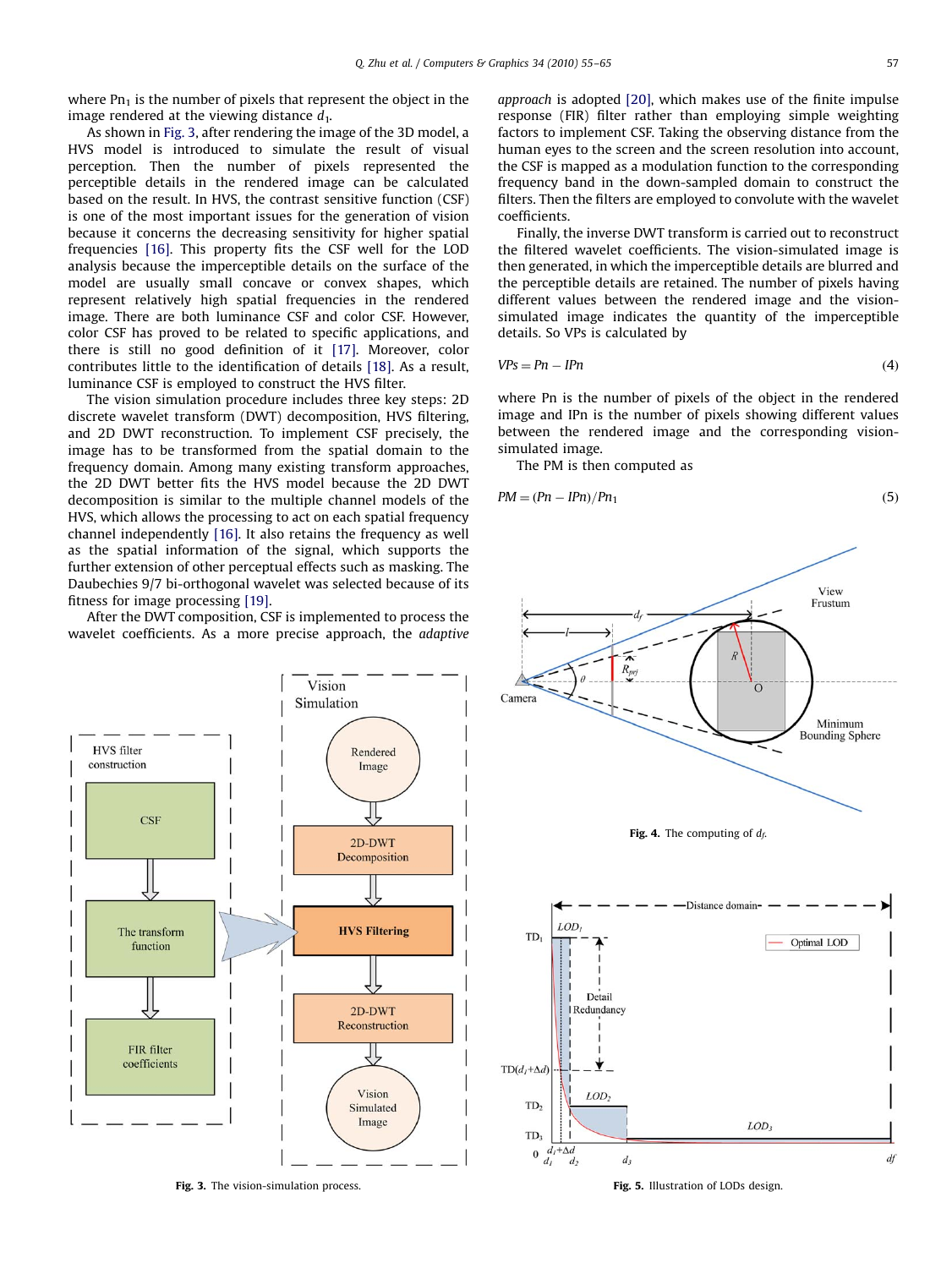### <span id="page-3-0"></span>3.3. Perceptual metric function

Viewing distance is the most important parameter to the discrete LOD [\[21\]](#page-10-0). Therefore, the quantitative analysis of LODs should be based on exploring the relationship between viewing distance and the perceptibility of model details, which is defined by the perceptual metric function  $PM(d)$ . A scheme in which  $d$ increases from near to far in order to render the model with equal



Fig. 6. Four façades of the great shrine hall.



Fig. 7. The rendered image and its 300% zoom-in image (top); the vision simulated image and its 300% zoom-in image (middle); the visual difference map and its 300% zoom-in image (bottom).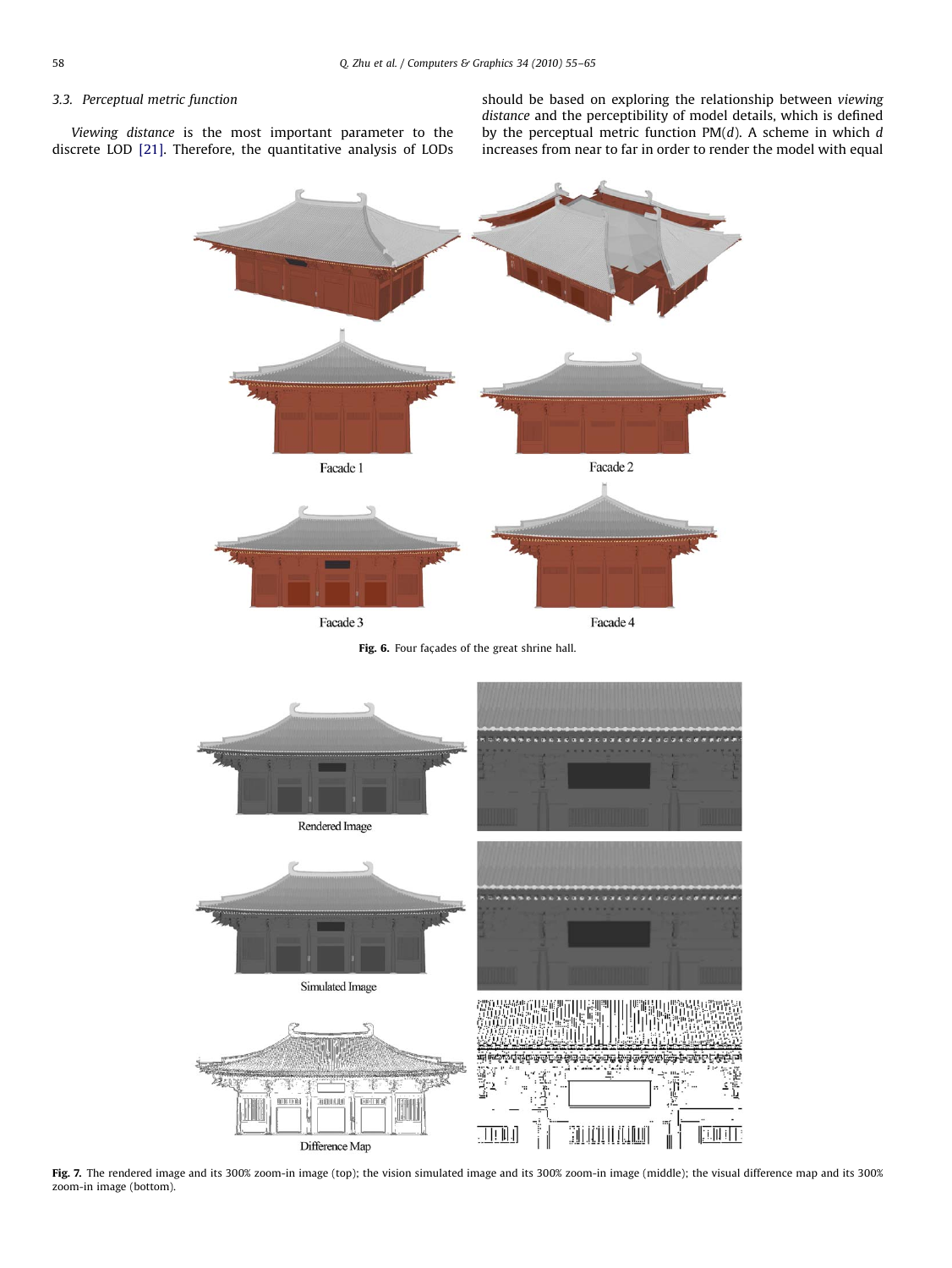<span id="page-4-0"></span>intervals is employed to obtain a series of PM values. The expression for  $PM(d)$  is then obtained by the least squares fitting of these values.

The domain of viewing distance is defined as  $[d_1, d_f]$ , where  $d_1$ has already been obtained by Eq. (2) and  $d_f$  is the furthest boundary of viewing distance when the model projected on the screen reaches the size of one pixel in the screen. When d is larger than  $d_f$ , the model will not be displayed. Based on the perspective projection, the projection size of the model is calculated by the following equation, as illustrated in [Fig. 4](#page-2-0).

$$
R_{\rm pri} = (l \cdot R) / \sqrt{d_f^2 - R^2} \tag{6}
$$

where  $R_{pri}$  is half of the length of the projected model in the projection plane and l is the distance from the projection plane to the camera center, all measured in meters.  $R_{pix}$ , the number of pixels that represent the  $R_{pri}$  on the screen, is calculated by equation

$$
R_{pix} = r \cdot R_{pri}/0.0254\tag{7}
$$

where  $r$  is the resolution of the screen measured in dots per inch (dpi), 0.0254 is the conversion factor between meter and inch. When  $R_{pix}$  is equal to 0.5 pixels, the projected length of the model

#### Table 1

The results of the evaluation for the vision simulation where the VDP shows that 0.1249% of pixels in the image have a probability of 75% of being noticed as different, whereas 0.0648% of pixels have a 95% chance of being detected.

| Metrics                   | Results                      |                  |
|---------------------------|------------------------------|------------------|
| <b>VDP</b><br><b>SSIM</b> | $0.1249\%$ (75%)<br>99.5637% | $0.0648\%$ (95%) |

The SSIM returned a value of 99.5637% to indicate the level of perceivable differences between these two input images. If the value is equal to 1, the two images are perceptually equivalent.

is equal to one pixel. The furthest boundary  $d_f$  is then calculated by

$$
d_f = R\sqrt{1 + (2r \cdot l/0.0254)^2}
$$
 (8)

For a 3D model, the value of  $PM(d)$  decreases with the increase of viewing distance. The reasons are as follows. First, due to the perspective projection, the projection size of the model decreases when the model moves further away. Second, the spatial frequency of details in the model perceived by human eyes will grow higher when the model becomes smaller on the screen. Therefore, more details will be filtered out by HVS, which results in the decrease in the number of pixels that represent the perceptible detail.

#### 4. Optimal design approach of LODs

Based on the perceptual metric function, the relationship between viewing distance and the perception of details is mathematically described. The LODs of the 3D model can thus be analyzed by this function. For visualization applications, optimized LODs should be output sensitive; thus the redundancy of details between detail levels in discrete LOD should be minimized.

The total quantity of details (TDs) of discrete LODs can be represented by a piecewise function of d

$$
TD_{(d)} = \begin{cases} TD_0, & d \in (0, d_1) \\ TD_1, & d \in [d_1, d_2) \\ \dots & \dots \\ TD_{n-1}, & d \in [d_{n-1}, d_n) \\ TD_n, & d \in [d_n, d_f] \end{cases}
$$
(9)

where TD<sub>i</sub>,  $\{i|i \in Z, i \in [0,n]\}$  is the quantity of details in LOD<sub>i</sub>,  $d_i$ ,  $\{i|i\in Z, i\in[1,n]\}$ is the viewing distance for switching to LOD<sub>i</sub>. As



Fig. 8. The VDP result (left) and the SSIM result (right). (For VDP, the green pixels show a 75% probability of difference detection while red pixels indicate a 95% probability that differences will be noticeable. For SSIM, the darker areas show greater visual differences.)



Fig. 9. The first six images of sampling.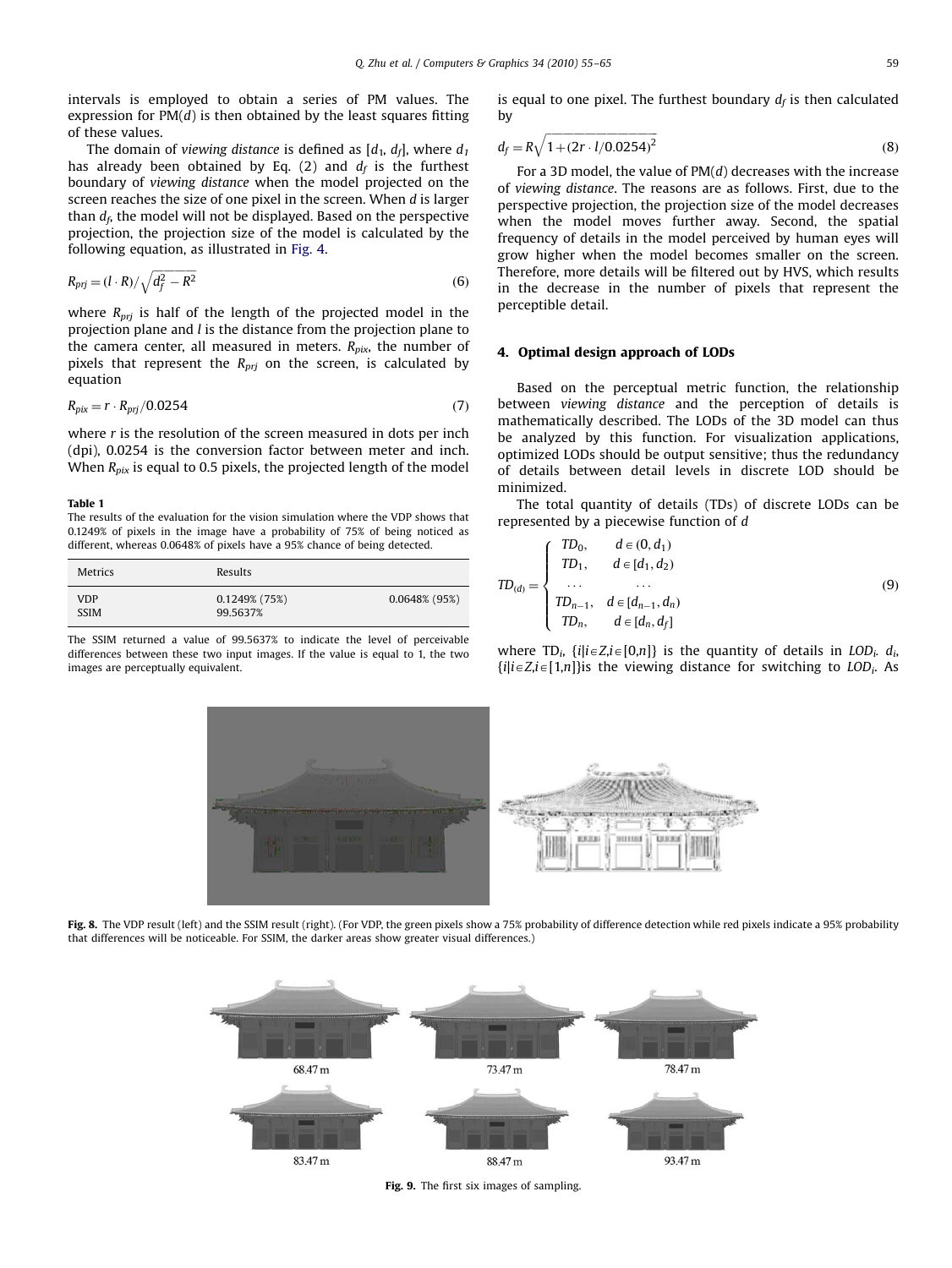<span id="page-5-0"></span>

Fig. 10. The statistics of the number of pixels of the object in the rendered image (left); the PM value (right).



Fig. 11. The perceptual metric function generated by curve fitting. Fig. 12. The result of LODs design.



The gray region in [Fig. 5](#page-2-0) illustrates the total detail redundancy, which can be calculated by the integral of RD over the distance domain

$$
\int_{d_1}^{d_f} RD(d) dx = \sum_{i=1}^{n-1} \left( TD_0 \cdot (PM(d_i) \cdot (d_{i+1} - d_i) - \int_{d_i}^{d_{i+1}} PM(x) dx) \right) \quad (12)
$$

Thereby, designing discrete LODs is equivalent to obtaining of a set of viewing distances that minimizes the total RD. It is obvious that when the total redundancy is minimized, the discrete LODs will have the least data size while keeping the same visual fidelity as the optimal LOD. Therefore, the discrete LODs are optimally designed.

#### 5. Experimental analysis

#### 5.1. Experimental description

Because of the complex geometry, a complicated building model (the great shrine hall) in Chinese classical style composed of 4398 components and 196,037 triangles was selected as the test model. To reveal fully the details, the model was rendered with the flat shade mode using OpenGL. The scene adopted static light with a white background, and the FOV was 33.33 degrees.

discussed before,  $d_1$  is the start point of viewing distance. Within  $(0, d_1)$ , part of the model occupies most of the screen, and is the dominating object for visual perception. The typical application under this circumstance is the observation of the details or the internal structure, which needs a model of the highest resolution. Also, since the render cost for displaying part of the model is not huge, it allows fast visualization. Therefore, the quantity of details of the original object is defined as  $TD_0$ .

After defining  $LOD_0$ , the remaining work is the defining of  $LOD_1$ to  $LOD_n$ . In order to keep the continuity of perception, the quantity of details in  $LOD_i$  must constantly be more than the minimum needed for representing the same perceptibility as in the original model. As shown in [Fig. 5,](#page-2-0) the red solid line represents the minimum quantity of details that exactly meets the minimum needs of perception, which is termed the optimal LOD. The horizontal black line represents  $TD_i$ . At a given viewing distance  $d_i + \Delta d$ , the difference between the quantity of details of discrete LOD and optimal LOD is the redundancy detail (RD), as shown in [Fig. 5](#page-2-0), which is calculated by equation

$$
RD(d_i) = TD(d_i) - TD(d_i + \Delta d)
$$
\n(10)

where  $TD(d)$  is the quantity of the details of the *optimal LOD* at the viewing distance d, and  $TD_i = TD(d_i)$ .

Based on the previous definition, perceptual metric can be employed as a ratio that indicates the proportion of the perceptible details in the total details of the object. The redundancy can thus be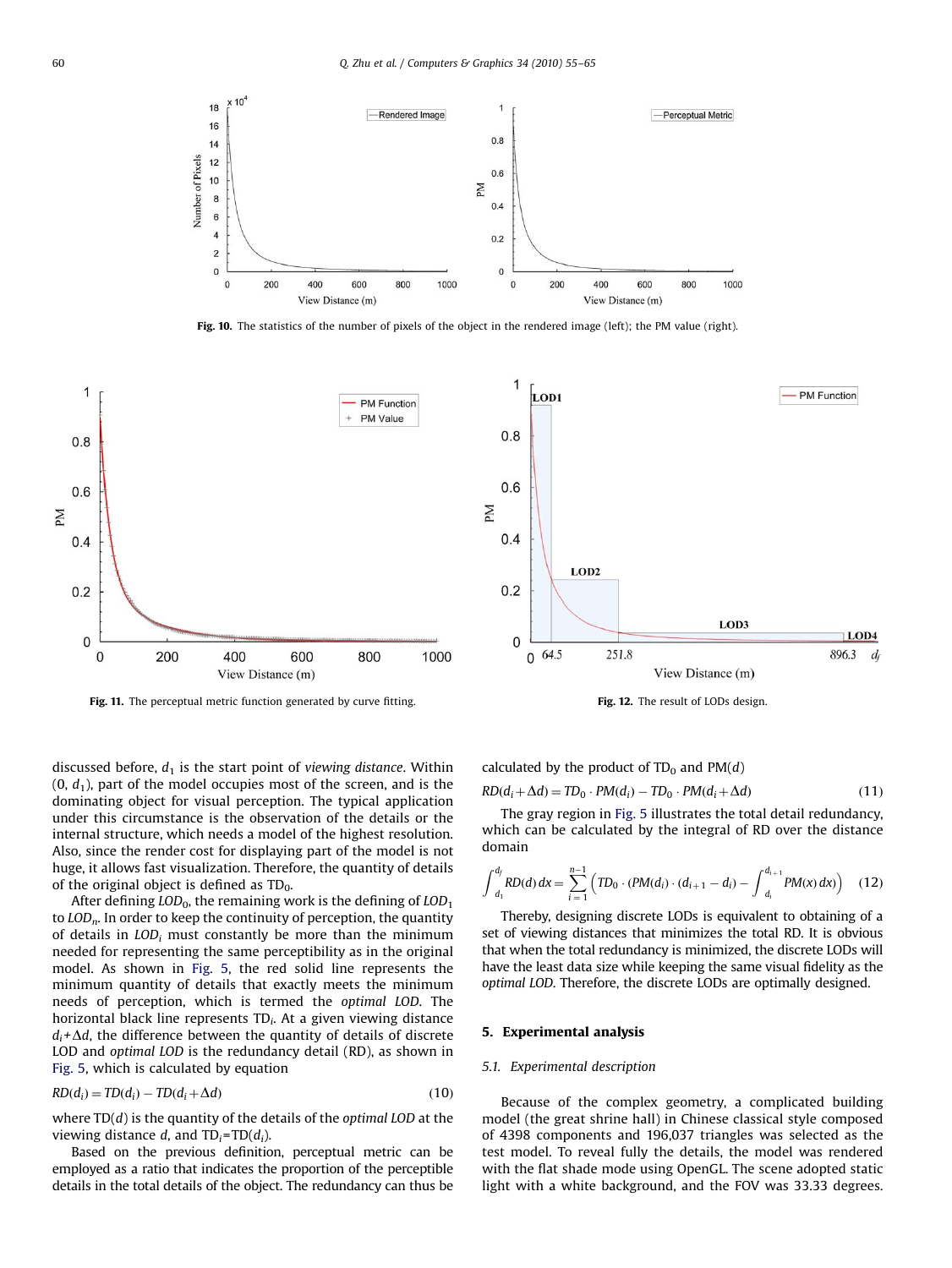#### <span id="page-6-0"></span>Table 2

The designed-viewing distances of the LODs for the great shrine hall (unit: meter).

| Facade | $\text{LOD}_{0}$ | LOD <sub>1</sub> | LOD <sub>2</sub> | LOD <sub>3</sub> | LOD <sub>4</sub>  |
|--------|------------------|------------------|------------------|------------------|-------------------|
|        | [0, 56.39)       | [56.39, 112.91]  | [112.91, 267.14] | [267.14, 836.49] | [836.49, 24500.1] |
|        | [0, 68.47)       | [68.47, 133.28]  | [133.28, 321.95] | [321.95, 973.79] | [973.79, 29747.6] |
|        | [0, 68.48)       | [68.48, 132.94]  | [132.94, 320.26] | [320.26, 964.79] | [964.79, 29750]   |
|        | [0, 56.13)       | [56.13, 109.6]   | [109.6, 266.68]  | [266.68, 836.07] | [836.07, 24387.2] |

Table 3

The comparison plan, in which Equalequal interval I is 100 m, equal interval II is 300 m, and equal interval III is 300 m; exponential interval II is 2 and exponential interval II is 3 (unit: meters).

|                         | LOD <sub>0</sub> | LOD <sub>1</sub> | LOD <sub>2</sub> | LOD <sub>3</sub>  | LOD <sub>4</sub> |
|-------------------------|------------------|------------------|------------------|-------------------|------------------|
| Our method              | [0, 68.48)       | [68.48, 132.94]  | [132.94, 320.26] | [320.26, 964.79]  | [964.79, 29750]  |
| Equal interval I        | [0, 68.48)       | [68.48, 168.48]  | [168.48, 268.48] | [268.48, 368.48]  | [368.48, 29750]  |
| Equal interval II       | [0, 68.48)       | [68.48, 268.48]  | [268.48, 468.48] | [468.48, 668.48]  | [668.48, 29750]  |
| Equal interval III      | [0, 68.48)       | [68.48, 368.48]  | [368.48, 668.48] | (668.48, 968.48)  | [968.48, 29750]  |
| Exponential interval I  | [0, 68.48)       | [68.48, 136.92]  | [136.92, 273.92] | [273.92, 547.84]  | [547.84, 29750]  |
| Exponential interval II | [0, 68.48)       | [68.48, 205.44]  | [205.44, 616.32] | [616.32, 1848.96] | [1848.96, 29750] |



Fig. 13. The rendered images of the simplified model (Facade 3).

#### Table 4

The number of triangles-Façade 3.

|                         | LOD <sub>1</sub> | LOD <sub>2</sub> | LOD <sub>3</sub> | LOD <sub>4</sub> |
|-------------------------|------------------|------------------|------------------|------------------|
| Our method              | 49.396           | 47.776           | 27.917           | 8801             |
| Equal interval I        | 49.396           | 41.226           | 29.307           | 26,681           |
| Equal interval II       | 49.396           | 29.281           | 21.063           | 12.543           |
| Equal interval III      | 49.396           | 26,667           | 12.631           | 8783             |
| Exponential interval I  | 49,396           | 47,780           | 29.313           | 15,729           |
| Exponential interval II | 49.396           | 30.299           | 12.747           | 4974             |

The four facades of the building model, extracted manually from the whole model based on the orientation as illustrated in [Fig. 6,](#page-3-0) were analyzed in the experiment in which Facade 3, the front facade, was selected to illustrate the detailed process.

The experiments were carried out using a 19 in TFT-LCD monitor with a resolution of 86.27 dpi (1280  $\times$  1024) and a luminance of 200 (cd/m<sup>2</sup>). The observing distance  $\nu$  from the observer's eyes to the monitor was 0.5 m. This is a typical visual environment for desktop applications. The results are also suitable for a visual environment with monitors of lower resolution or observation at greater distances. For monitors of lower resolution, the quantity of the displayed details on the model will be reduced. For observation at a greater distance, on the other hand, the increasing spatial frequency perceived by human eyes will decrease the quantity of perceptible details. As a result, if a more conservative solution is needed, a higher resolution monitor and a closer observing distance should be chosen. For another commonly used display device, namely a projector, though its resolution is lower than the desktop monitor (from 5 to 30 dpi), the observing distances are usually greater (from 5 to 10 m). Therefore, the spatial frequency perceived by human eyes is similar to that of the desktop monitors.

#### 5.2. Vision simulation

To construct the filters, the CSF is mapped to the frequency intervals. The maximum spatial frequency perceived by humans from the monitor was calculated to be 14.82 cycles/deg (cpd) by Eq. (13)

$$
f_{\text{max}} = 0.5f_s = 0.5(2v \tan(0.5^\circ) r / 0.0254)
$$
\n(13)

where  $f_{\text{max}}$  is the maximum frequency, which is down-sampled from  $f_s$ , the sampling frequency of the screen, at Nyquist rate of 0.5 cycles/pixels. The adopted CSF expression is widely used in many other works [\[4\]](#page-10-0)

$$
A(\alpha) = 2.6(0.0192 + 0.144\alpha) \exp(-(0.144\alpha)^{1.1})
$$
\n(14)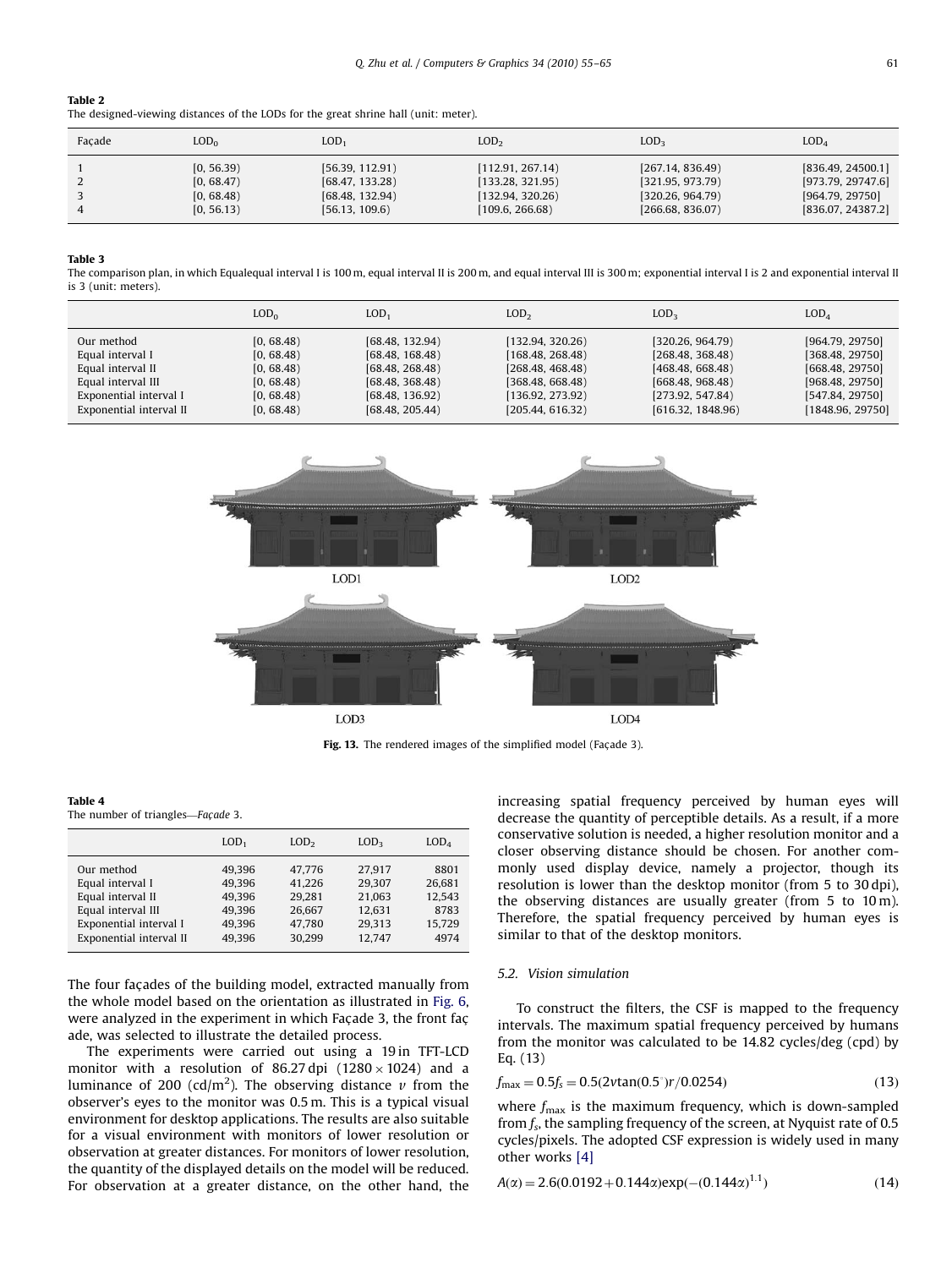<span id="page-7-0"></span>

Fig. 14. Comparison of the results of different design plans.

Table 5 Cost-Façade 3.

|                         | Cost        |
|-------------------------|-------------|
| Our method              | 308643443.7 |
| Equal interval I        | 815921235.1 |
| Equal interval II       | 404717505.4 |
| Equal interval III      | 309396290.2 |
| Exponential interval I  | 497820713.8 |
| Exponential interval II | 187402764.3 |

Based on a similar approach to remove the influence of lowfrequency dip of the CSF [\[20\]](#page-10-0), the coefficients with the spatial frequency of less than 6.2 cpd, where the CSF reaches its maximum, were not filtered. This approach can also be employed to decide the proper level of DWT decomposition. When the maximum frequency of level i of the decomposition was below 6.2 cpd,  $i-1$  levels decomposition was adequate for CSF filtering. As a result, two levels of DWT decomposition were adopted in the experiment because the minimum spatial frequency,  $f_{\text{max}}/4$ , in the second level of decomposition is smaller than 6.2 cpd.

[Fig. 7](#page-3-0) shows the results. It can be seen that most of the differences between the original image and the processed image either occur at sharp edges, which represent high spatial frequencies such as the silhouette of sharp components, or at gentle changes of pixel values, which represent low contrast such as tiles. In general, there was little visible loss occurring.

The visible difference predictor (VDP) [\[22\]](#page-10-0) and structural similarity (SSIM) [\[23\]](#page-10-0) were adopted to evaluate objectively the performance of the vision simulation. The original rendered image and the vision-simulated image were input and the indices are shown in [Table 1.](#page-4-0) [Fig. 8](#page-4-0) shows the output maps. The results indicate that these two images are visually equivalent, which proves the validity of the vision simulation.

#### 5.3. LODs design

The domain of viewing distance was computed using Eqs. (2) and (8);  $d_1$  was equal to 68.48 m and  $d_f$  was equal to 29,750 m. The sampling range of viewing distance was set to [68.48, 1068.48 m] because the projection size of the model decreases drastically at the start of the domain, and when the distance is greater than 1000 m, the projection of the test model hardly changes any more. The distance interval was set as 5 m to obtain sufficient samples for the curve fitting of  $PM(d)$ , as illustrated in [Fig. 9.](#page-4-0) Five levels of LOD were chosen as an example.

[Fig. 10](#page-5-0) (left) shows the statistical result of the number of nonbackground pixels in the rendered images. The PM values, calculated by (5) through the visual simulation process, are shown in [Fig. 10](#page-5-0) (right). (If there are no special notes,  $d_1$  was set as the start point of the x-axis in the subsequent descriptions.)

According to the shape of the sample data, an exponential function as shown in (15) was adopted to implement the least squares fitting of the PM values

$$
f(x) = a \exp(bx) + c \exp(dx)
$$
 (15)

The results were as follows:  $a = 0.5588$ ,  $b = -0.09722$ ,  $c = 0.1908$ and  $d = -0.02061$ . The R-square was 0.9994 and the RMSE was 0.001761, which indicate the fitting is credible. The  $PM(d)$  curve is shown by the red line in [Fig. 11.](#page-5-0)

Assuming the switch distance for  $LOD<sub>i</sub>$  is  $d<sub>i</sub>$ , the total RD was then calculated as follows:

$$
\sum RD = TD_0 \cdot (PM(0) \cdot (d_2 - 0) - \int_0^{d_2} PM(x) dx + PM(d_2) \cdot (d_3 - d_2)
$$
  
- 
$$
\int_{d_2}^{d_3} PM(x) dx + PM(d_3) \cdot (d_4 - d_3)
$$
  
- 
$$
\int_{d_3}^{d_4} PM(x) dx + PM(d_4) \cdot (29750 - d_4) - \int_{d_4}^{29750} PM(x) dx
$$
 (16)

The simplex method was chosen to find the minimum of the above function and finally  $d_2$ ,  $d_3$ , and  $d_4$  were obtained as 64.5, 251.8, and 896.3 m, respectively, as illustrated in [Fig. 12](#page-5-0). The output viewing distances of LODs for the four façades are shown in [Table 2](#page-6-0). The results show that the optimized LODs were not equally partitioned by viewing distance. The higher the detail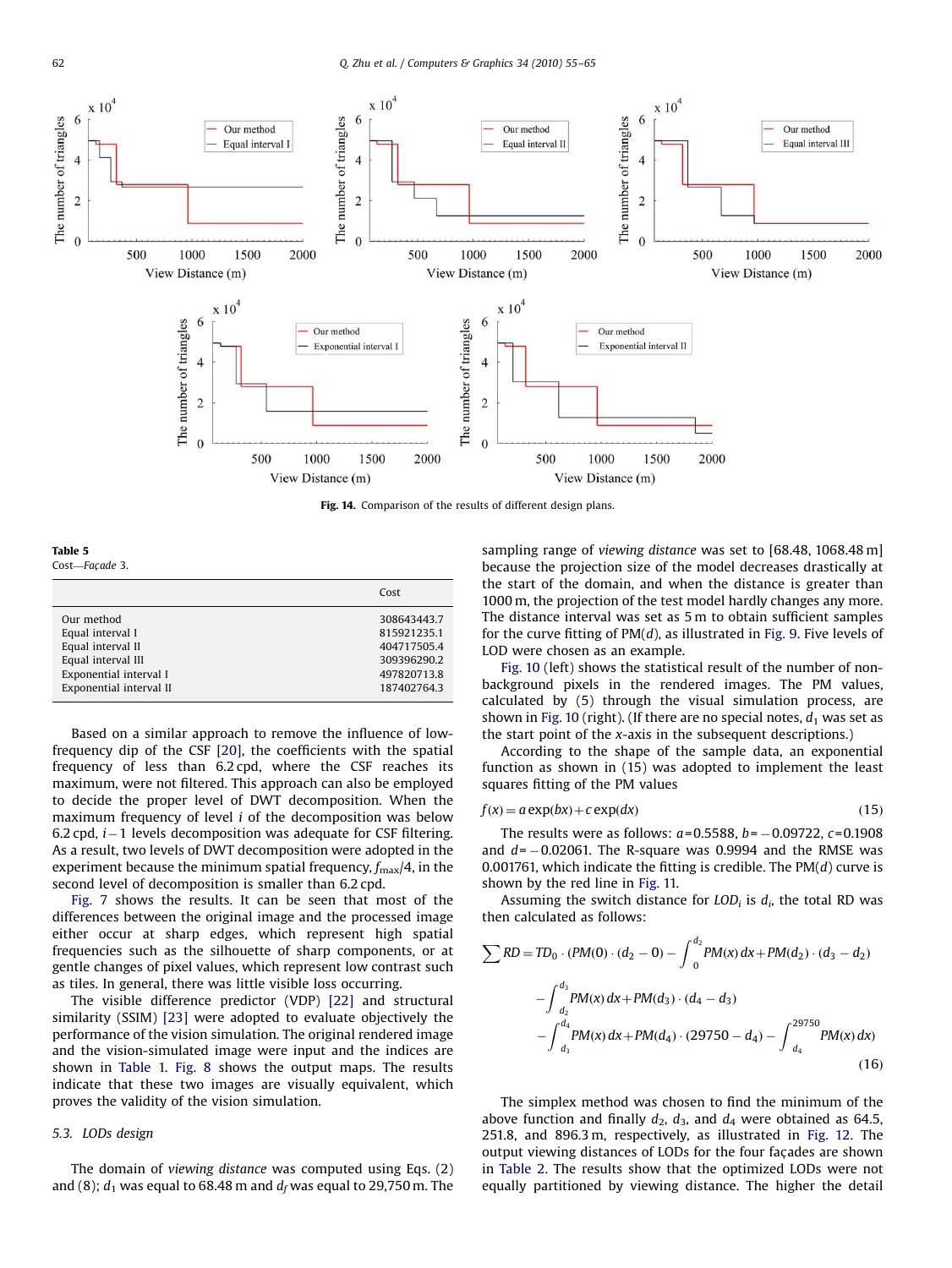<span id="page-8-0"></span>

Fig. 15. The comparison results of Façade 3 (Eq represents equal interval and exp represents exponential interval).



Fig. 16. The comparison results of Façade 1 (Eq represents equal interval and exp represents exponential interval).

resolution, the shorter is the action range for the LOD model. The rendering cost could thus be reduced based on common sense.

#### 5.4. Comparative study

Several groups of typical viewing distances with equal intervals as well as exponential intervals were used as contrasts, as shown in [Table 3](#page-6-0). The widely used simplification method QEM was selected to simplify the model according to the LOD design [\[24\]](#page-10-0), in which the half edge collapse operation was adopted in order to keep the perpendicularity and parallelism features in the façades. For generating LODs that fit the observation at a given viewing distance, the screen space error size of one pixel was chosen to calculate the proper simplification threshold at the viewing distance. Therefore, the LODs that keep the approximate perceptibility could be generated. As illustrated in [Fig. 4,](#page-2-0) if the viewing distance  $d$  is given, the vertex–vertex distance  $\Delta d$ , which is the threshold for simplification, can then be conservatively calculated by

$$
\Delta d = 0.0254d/(2r \cdot l) \tag{17}
$$

Facade models were then simplified based on the calculated threshold at each viewing distance. [Fig. 13](#page-6-0) illustrates the rendered images of simplified Façade 3 based on our method. [Table 4](#page-6-0) shows the statistics of the number of triangles for each LOD model in different planes.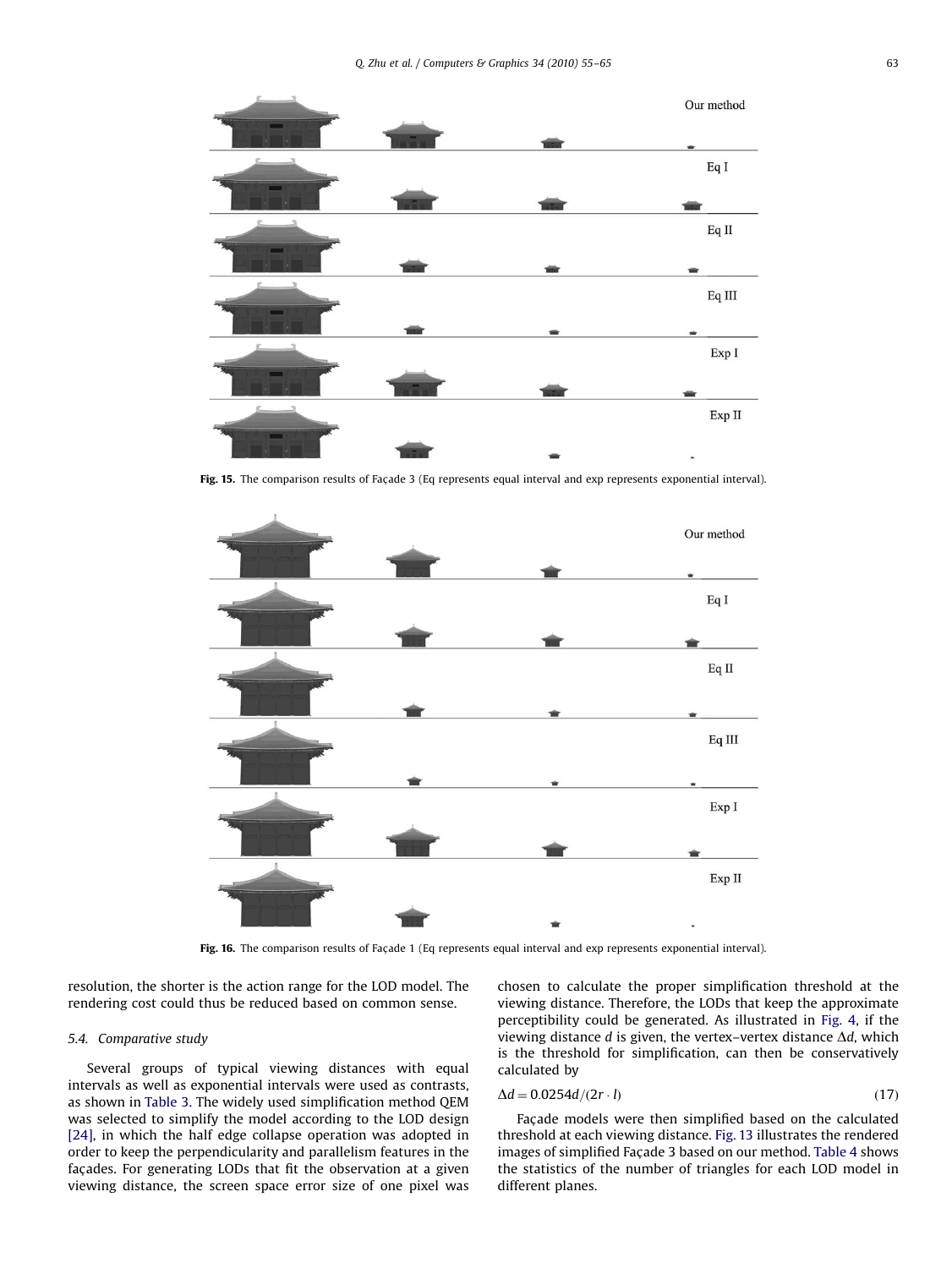

Fig. 17. The comparison results of Façade 2 (Eq represents equal interval and exp represents exponential interval).



Fig. 18. The comparison results of Façade 4 (Eq represents equal interval and exp represents exponential interval).

[Fig. 14](#page-7-0) shows the comparison of the results, which illustrates the allocation of triangles along the viewing distance. An approximate approach for estimating the rendering cost of LODs was adopted, in which the cost of a LOD model is represented by the production of its rendering cost and the active viewing distance range. So the total cost of a collection of LODs is calculated by the following equation:

$$
Cost = \sum_{i=0}^{i=n} (d_{i+1} - d_i)C_i
$$
 (18)

where  $d_i$  is the switch viewing distance for  $LOD_i$  and  $C_i$  is the cost for  $LOD_i$ , which is represented by the number of triangles. Then, the rendering cost of results was calculated and the results are shown in [Table 5.](#page-7-0)

It is seen that the cost of our method is generally lower than other cases, except for the last one. On the one hand, when the model is under close observation, the complexity should be reduced quickly when model moves further away because the data size of  $LOD_0$  and  $LOD_1$  is often too large to be efficiently rendered. On the other hand, when the model is far from the